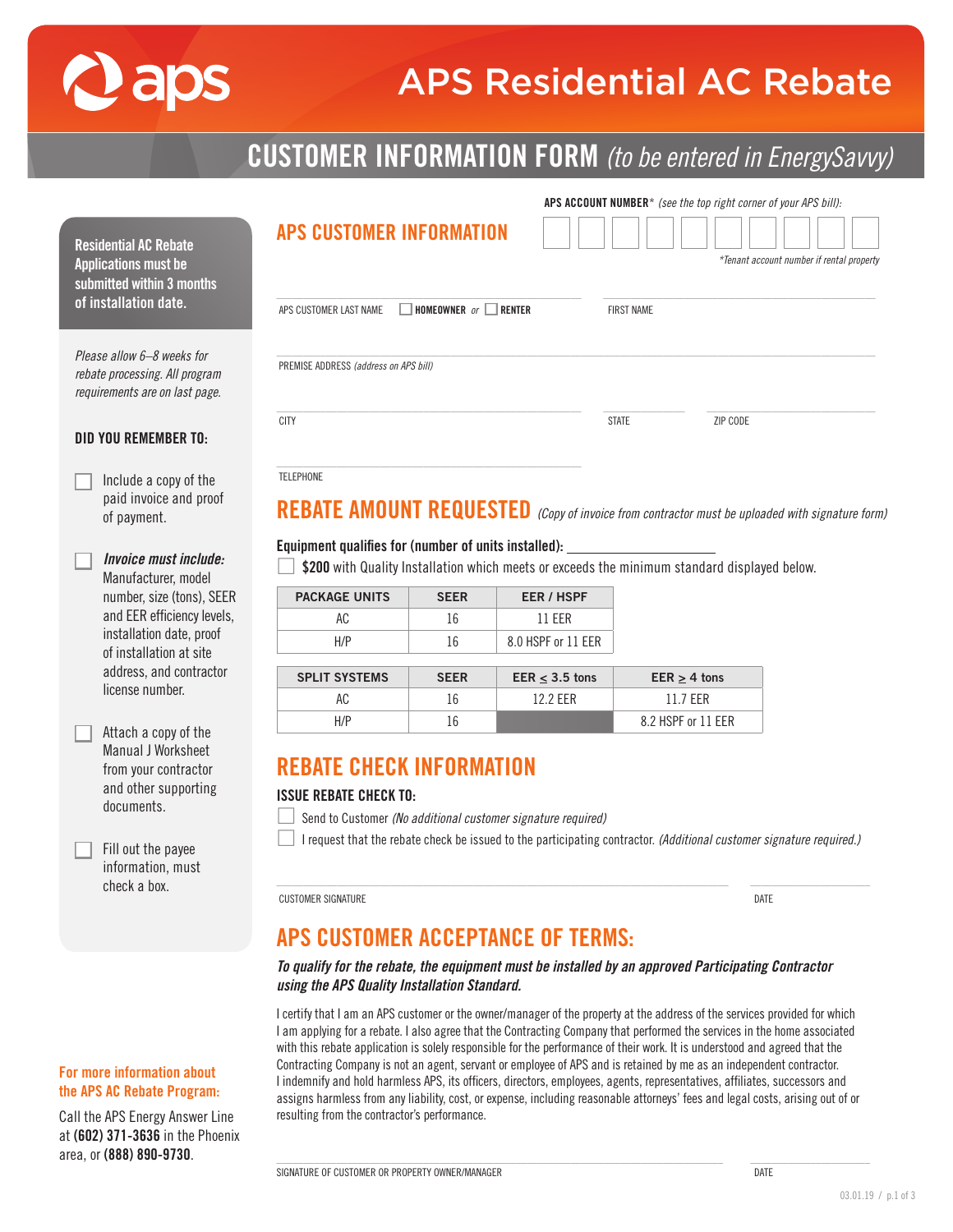

# APS Residential AC Rebate

# TO BE COMPLETED BY AN APS PARTICIPATING CONTRACTOR

| <b>DATE TESTED:</b> |  |
|---------------------|--|
|                     |  |

Split System:  $\bigcirc$  Heat Pump  $\bigcirc$  A/C Pkg System:  $\bigcirc$  Heat Pump  $\bigcirc$  A/C

### TECHNICIAN ACCEPTANCE OF TERMS:

By signing below, I certify that I am an approved Participating Contractor who meets the AC Rebate Program requirements. I have personally performed the quality checks per ACCA, APS standards and the equipment manufacturers installation guidelines. I further acknowledge that APS may verify the accuracy of all information provided.

\_\_\_\_\_\_\_\_\_\_\_\_\_\_\_\_\_\_\_\_\_\_\_\_\_\_\_\_\_\_\_\_\_\_\_\_\_\_\_\_\_\_\_\_\_\_\_\_\_\_\_\_\_\_\_\_\_\_\_\_\_\_\_\_\_\_\_\_\_\_\_\_\_\_\_\_\_\_\_\_\_\_ \_\_\_\_\_\_\_\_\_\_\_\_\_\_\_\_\_\_\_\_\_\_

| www.ahridirectory.org |  |
|-----------------------|--|
|-----------------------|--|

*The AHRI Directory of Certified Product Performance is used to validate all SEER and EER ratings.* 

## TECHNICIAN SIGNATURE DATE

CONTRACTOR INFORMATION

\_\_\_\_\_\_\_\_\_\_\_\_\_\_\_\_\_\_\_\_\_\_\_\_\_\_\_\_\_\_\_\_\_\_\_\_\_\_\_\_\_\_\_\_\_\_\_\_\_\_\_\_\_\_\_\_\_\_ \_\_\_\_\_\_\_\_\_\_\_\_\_\_\_\_\_\_\_\_\_\_\_\_\_\_\_\_\_\_\_\_\_\_\_\_\_\_\_\_\_\_\_\_\_\_\_\_\_\_\_\_ CONTRACTOR NAME TECHNICIAN NAME

| <b>TYPE</b>                                  | MODEL # | <b>SERIAL #</b> | <b>BRAND NAME</b> |
|----------------------------------------------|---------|-----------------|-------------------|
| Outdoor/Package Unit                         |         |                 |                   |
| Evaporator Coil                              |         |                 |                   |
| $\bigcirc$ Air Handler<br>$\bigcirc$ Furnace |         |                 |                   |

#### HEATING

| Below 55 degrees heat Pump Univ                    |                                |  |
|----------------------------------------------------|--------------------------------|--|
| <b>Indoor Performance</b>                          |                                |  |
| Entering Return (DB):                              | °F<br><b>Contract Contract</b> |  |
| °F<br>Exiting Supply (DB):                         |                                |  |
| Temp Rise Difference: __________                   | $\circ$ F                      |  |
| ٥F<br>Outdoor (DB):                                |                                |  |
| Date Installed:                                    |                                |  |
| AHRI $#$<br>the control of the control of the      |                                |  |
|                                                    |                                |  |
| SEER:                                              |                                |  |
| FFR-<br><u> 1999 - Johann Barnett, mars et al.</u> |                                |  |
|                                                    |                                |  |

Below 55 degrees Heat Pump Only

#### COOLING

| <b>Charging Method</b> |               |  |                |  |
|------------------------|---------------|--|----------------|--|
|                        | ( ) Superheat |  | ( ) Subcooling |  |

#### Inside Performance

| Entering Return (DB): | ۰F |
|-----------------------|----|
| Exiting Supply (DB):  | ۰F |
| Temp Split:           | ۰F |
| *Entering Wet Bulb:   | ۰Ŀ |
| *Exiting Wet Bulb:    |    |

#### Refrigerant Metering Device

◯ Fixed Orifice ◯ TXV

#### Refrigerant Type

 $\bigcirc$  R410A

| <b>Outside Performance</b> |   |  |
|----------------------------|---|--|
| *Outdoor (DB):             |   |  |
| Sub-cooling (TXV)          |   |  |
| Lig Line Temp:             | 아 |  |
| Sat.Temp:                  | 아 |  |
| Subcooling:                | ⊶ |  |
|                            |   |  |

#### Superheat (Fixed Orifice)

| Suction Line Temp: |  |
|--------------------|--|
| Sat.Temp:          |  |
| Superheat:         |  |

#### Pressure Readings

| Head Pressure:    |  |
|-------------------|--|
|                   |  |
| Suction Pressure: |  |

### Testing Method

AIR FLOW

| <b>Flow Grid</b>         |  |  |
|--------------------------|--|--|
| <b>Flow Capture</b>      |  |  |
| <b>Pressure Matching</b> |  |  |
| Air Flow Test Out:       |  |  |

| ** | (Total CFM) |
|----|-------------|
|    |             |

#### Duct Static Pressure

| Return Air:   | <b>ESP</b> |
|---------------|------------|
| Supply Air:   | <b>FSP</b> |
| *Total (R+S): | <b>FSP</b> |

\*USED TO CALCULATE BTU OUTPUT Must be within 15% of Nominal Capacity